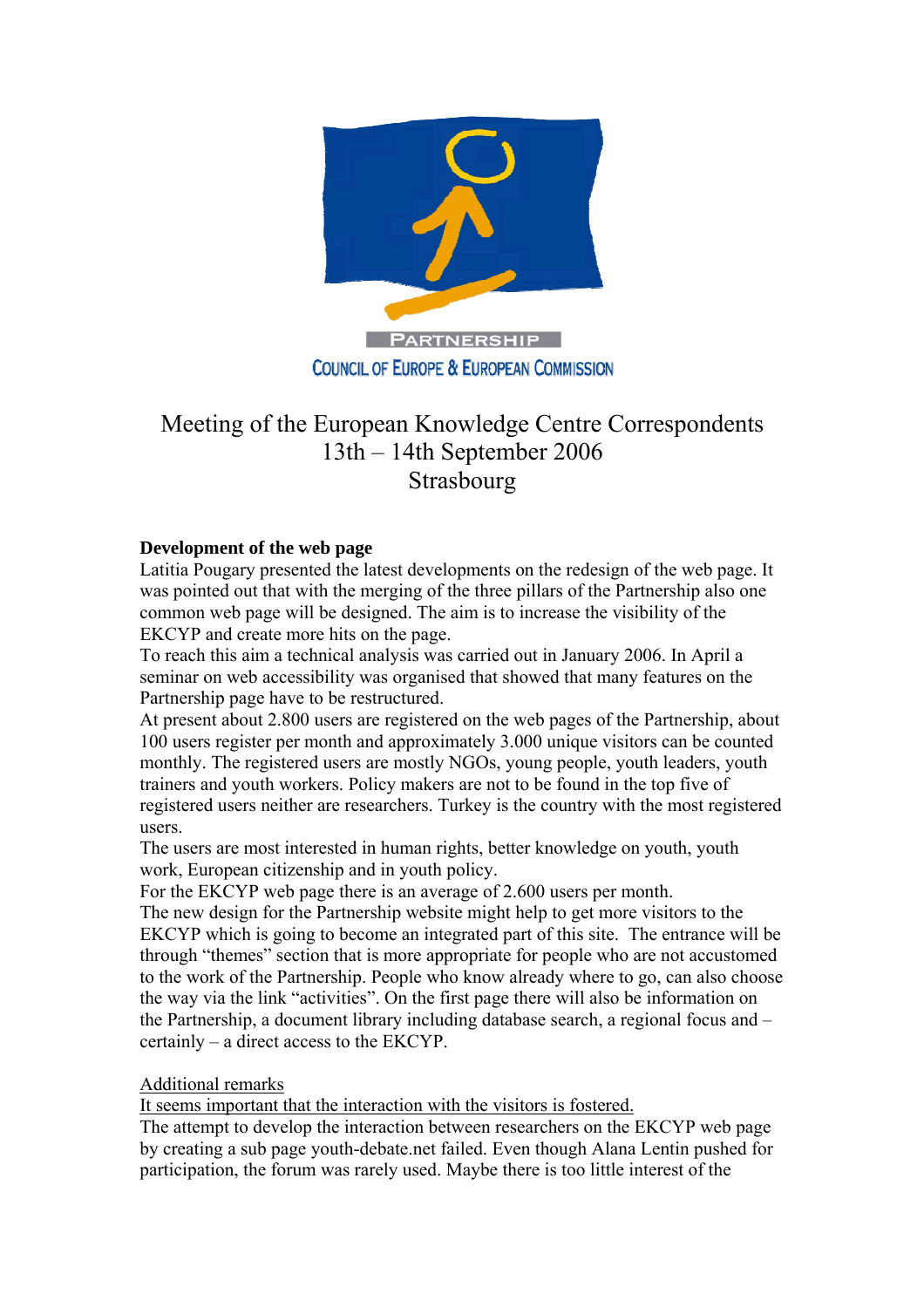researchers to interact or the themes were not interesting enough. Other ways for interaction were not used either. There are many sections with no comments at all. The same happened to other sites trying to provide a space for debates between youth researchers.

Nonetheless a basic feature for feedback has to be present on the web page.

#### **Development of the questionnaires**

Philipp Boetzelen pointed out that the Evaluation of the questionnaires carried out from end of 2005 till 2006 showed some clear needs of improvement. The evaluation was done on different levels; in a quality group, through the feedback of the correspondents, via the technical assessment and through and internal evaluation. The recommendations lead to some developments already implemented (printfriendly version of the questionnaires, modification of some titles…) and other that will be worked on during the next month.

The main recommendations of the quality group aimed for higher standards according the scientific approach. So amendments and changes to the questionnaire were suggested as well as the display of comments and sources to the different answers were asked for. Furthermore it was recommended to continue a monitoring of the answers on a regular basis. For the correspondents special training and guidelines to work with the questionnaires were suggested.

These recommendations were followed already and are still to be implemented. For the new webpage it is being considered to show the comments and sources for every question. Changes in the questionnaire aimed for a better wording to get rid of ambiguities, also it was tried to avoid duplications of answers in the head and the sub questions. Furthermore the structure of the questionnaire was altered in some details to avoid complications and ease the work of the correspondents and make it more user friendly at the same time. Guidelines for the answering of the core content questionnaires were developed and are still to be adopted. The monitoring is done until now by the secretariat in communication with the correspondents. For next year some of the questions will not be in the questionnaire, but the answers for this question from 2005 and 2006 will not be lost.

Requests from the correspondents / additional remarks

For many questions more space for the answers is needed, especially since the answers are not limited to the same amount of characters but it is not shown how much space is available for each question. It is good and important that the answers are limited but there should be a warning about the character length. The number of allowed characters could be in the guidelines.

The navigation in the questionnaire should be easier for the correspondent so s/he would be able to go directly to one question. Furthermore a version should be provided how the questionnaire would look like for users after answering to make it possible to adjust answers before they are submitted.

When displaying the answers links to the database search should be provided. Also the implementation of diagrams and graphs is desirable.

For interactive use a contact opportunity to the national correspondents should be given directly at the answers if somebody wants to comment the data or inform the correspondent about new surveys or studies.

Additionally a section for international / European research should be established (on the same level as good practice)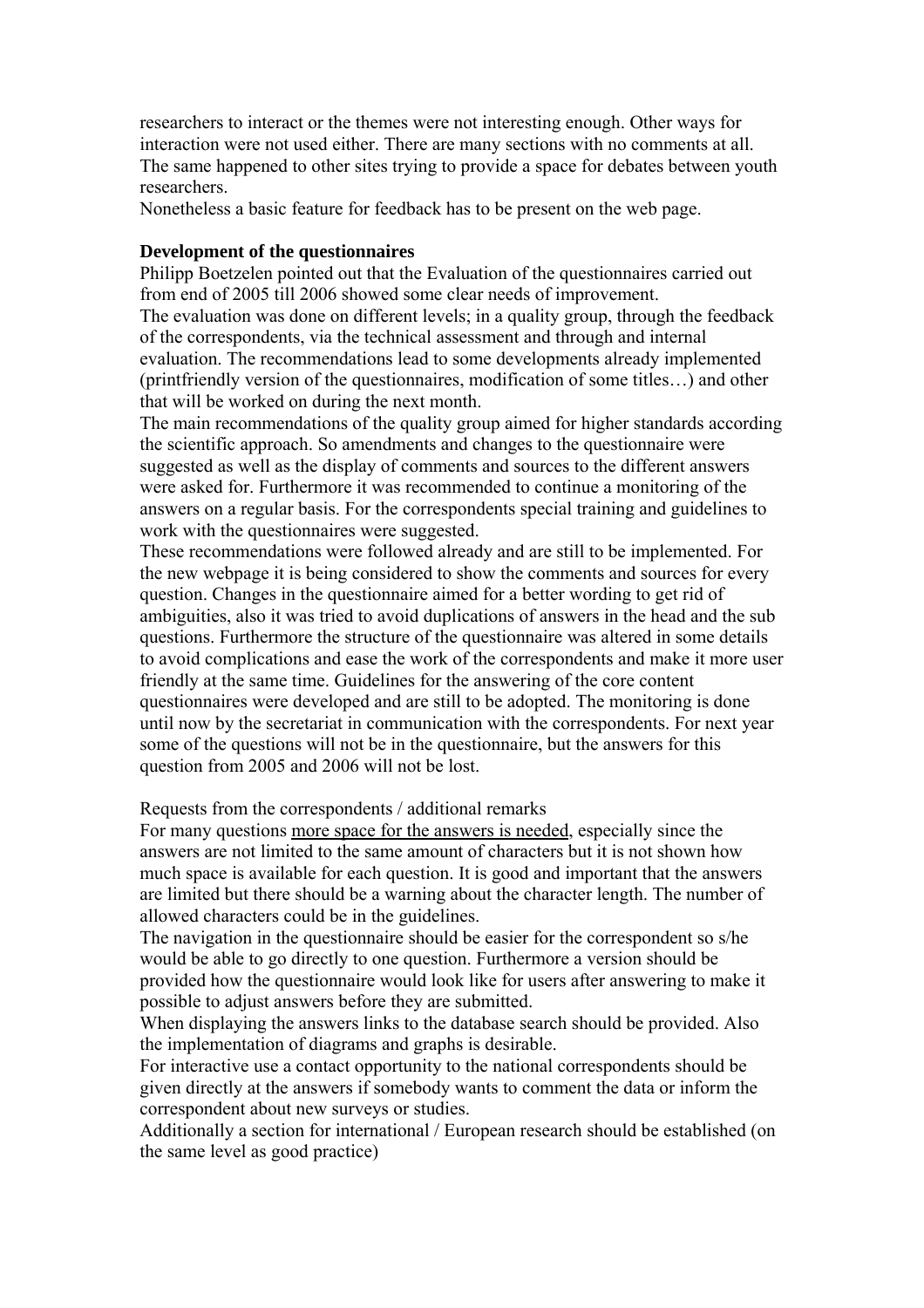## **Results of the open space workshops**

In the morning session of the second day the participants met in open space working groups that covered different topics.

Recognition on the national level

Until now there is a clear lack of recognition, a lack of motivation to contribute, a lack of data and quality a lack of co-operation with other organisations on the national level.

But the recognition on the national level is essential to produce traffic on the EKCYP web page.

## Promotion of the EKCYP – outside and inside the research community

It is important to get support for the work as a correspondent since it is not possible to do everything alone, single handed. Therefore supporters (with data or work power) and contributors are needed, but it is hard to find some. For these supporting parties more motivation is needed, this leads to a higher financial support. But to make the EKCYP known at first it needs leaflets, posters and web links. But the quality and the usefulness of the data have to be improved.

It seems essential to get co-operations with the ministries and NGOs.

## Marketing of the EKCYP

To improve the visibility and the use of the knowledge centre an increase of marketing is needed.

The EKC brochures should be available in more languages as well as the data. And national activities to make the service known should be initiated.

## Sustainability

The financial support for the EKCYP correspondents is different in the different countries. But all need money to fulfil their tasks. Only with financial support (from the ministries, from the Partnership) it will be possible to go on working and keep the database up to date. Until now the work is very often voluntarily and has to be put aside if other projects come up. There could also be the possibility to apply for some funding in the framework of other programmes.

## Usability

For an increase of the usability of the EKCYP a re-wording of many questions is important, since the users do not understand what is meant with the questions. Also a short explanation would help to understand, what the topics in each section (priorities) are.

A country fiche additionally to the statistical data could be good, but his narrative form will never equivalent to the data of the questionnaires.

For the users there should be feedback possibilities.

Facilitating the data collection process

Some of the data asked for in the EKCYP questionnaires are not collected in the countries, some other data are not available or not open to public and some data are just to expensive to buy.

Beside the obvious solution to give more financial support to buy the data, there is also the way to initiate (and fund) the national researches on the topic. The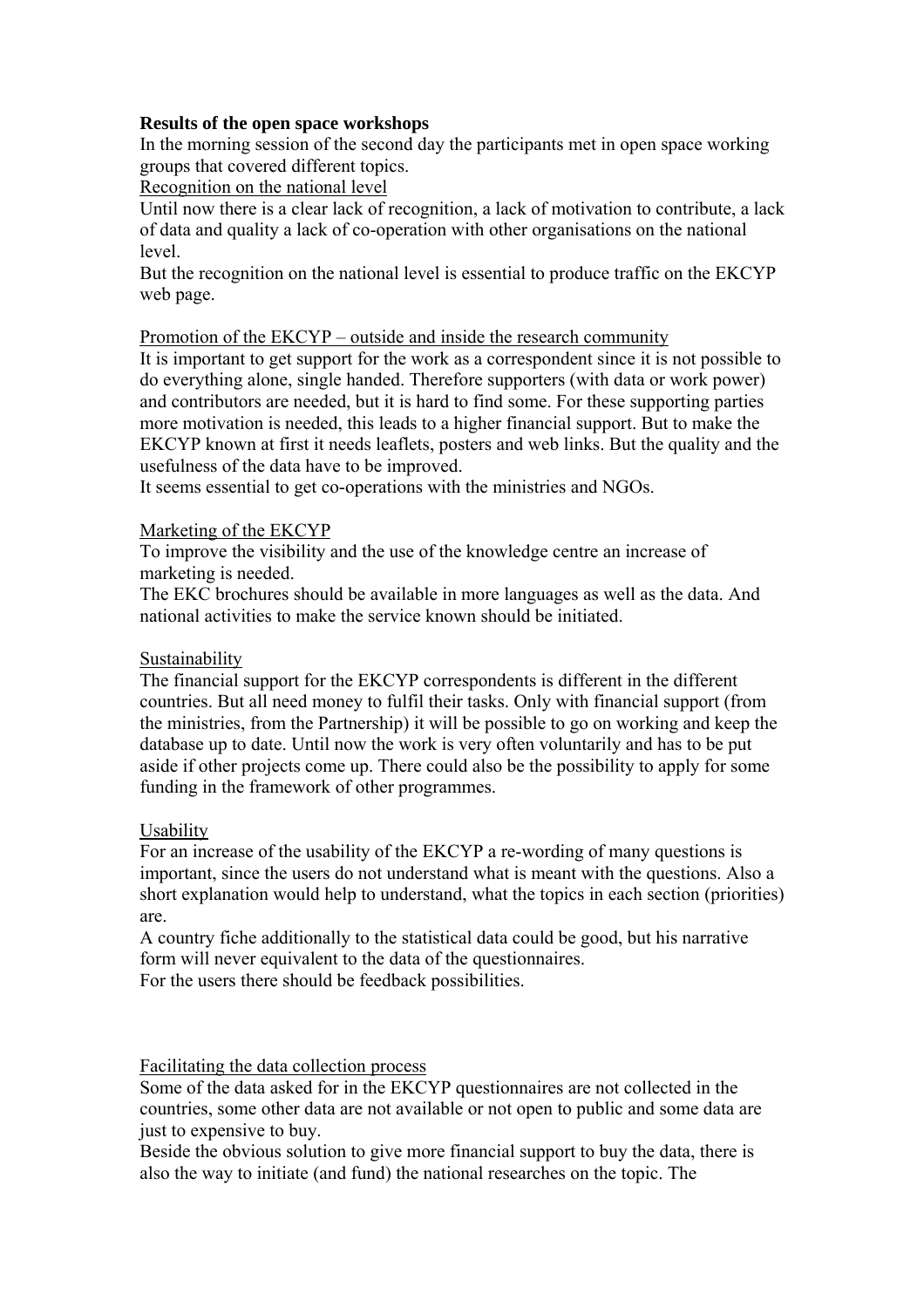formulation of a common research survey would also provide a higher grade of comparability of the data.

And to give the correspondents more power to ask for the data an official note of the Partnership that shows that it is the task of that person to collect data on behalf of the Partnership and the countries would be of help.

## Comparability of data

Regarding this question it is first important to guarantee good quality of the data. To get really comparable data surveys or research results in the participating countries should be managed centralised. At the end of a multi-national common research approach could stand a European-wide survey

In the long run it would be desirable that the EKCYP disposes of technical applications to compare the data gathered by the correspondents.

And again also for the implementation of this recommendations extra funding is needed.

Over all 4 dimensions for an improvement of the EKCYP can be summed up:

• Review of the content

The broadening of the range of topics covered in the knowledge centre is as important as a re-wording of the questionnaire and a broadening of the age group. The age group could cover children since this topic becomes more and more important on European level. As new topics, the themes of the European youth pact are important.

• Promotion of the knowledge centre

In this regard it is important to provide good quality data first and start promoting the centre later on. Then promotion material and marketing tools for different user groups of the knowledge centre and in more languages is needed.

• Financial situation

The financial dimension of the EKCYP has to be reconsidered. Not only the staff of the Partnership but also the national correspondents need more resources to fulfil the upcoming increase of work. Since it is the obligation of the EU member countries to provide the data for the knowledge centre it is a decision of the EU commission not to finance the work on national level. So there is the need to find other sources for financing the EKCYP.

• Technical development

The knowledge centre needs some technical adjustments of the users as well as for the correspondents. An easier structure to work inside the questionnaire, additional fields for comments and improvements in the layout are needed.

A feedback possibility for users should be established.

A new design of the Partnership-website can be considered as a chance to improve visibility and accessibility of the. EKCYP and hence lead to an increasing number of visitors interested in youth all over Europe and beyond.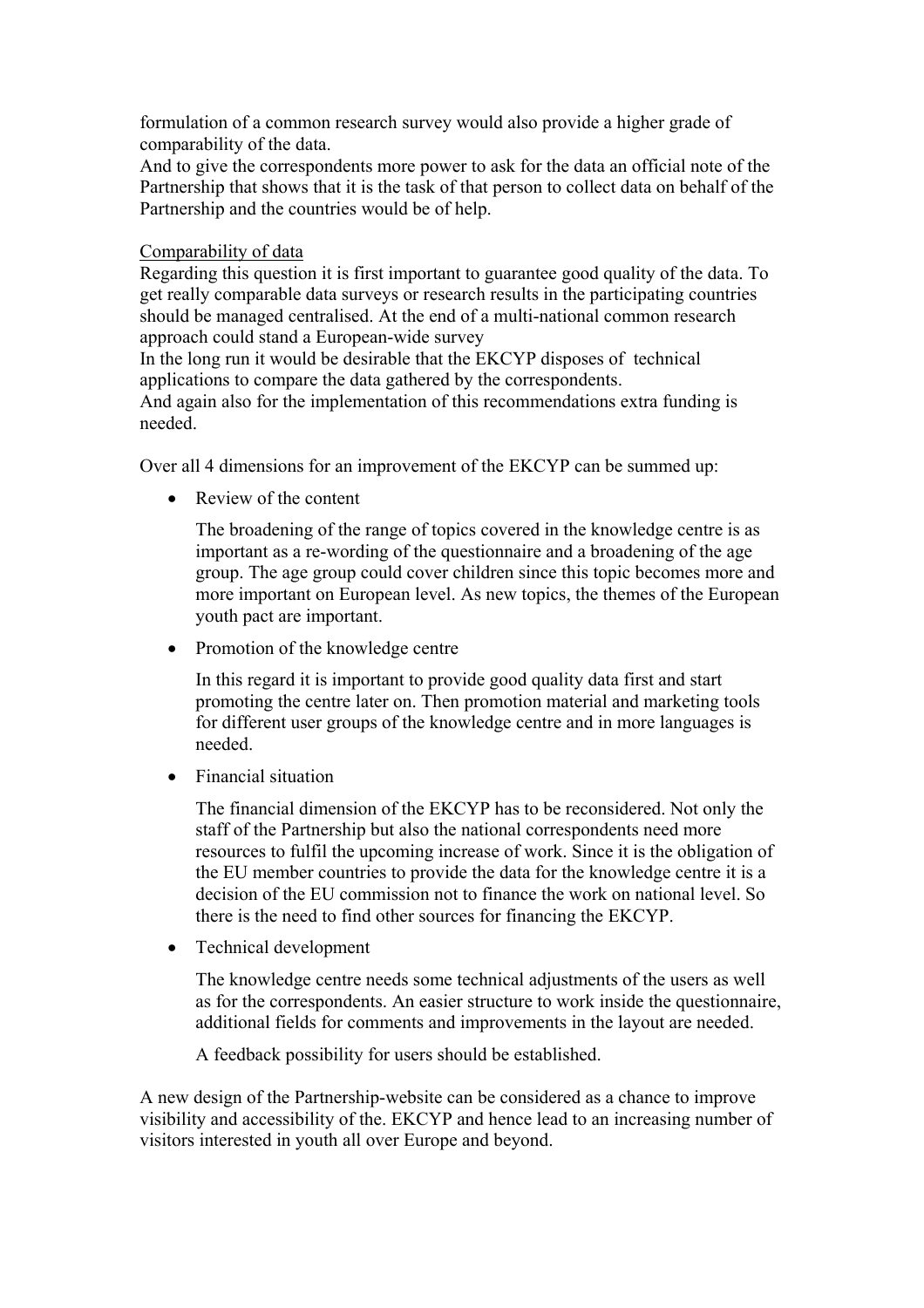## Joint session of the Experts on Youth Research and Information and the European Knowledge Centre Correspondents 13<sup>th</sup> September 2006

## **Introduction**

For the morning session of the  $13<sup>th</sup>$  September the EKCYP correspondents joined the meeting of the youth researchers. The aim of this joint meeting was increasing of dialogue, exchange and co-operation between members of these two networks.

## **Publication of "Dialogues and Networks"**

Marianne Milmeister from the CESIJE in Luxemburg presented the publication "Dialogues and networks. Organising exchanges between youth field actors". The CESIJE is the national youth research centre in Luxemburg with the main working fields in research, evaluation, documentation and consultation. The publication presented was done as a follow up of the conference held in Luxemburg from  $16<sup>th</sup>$  to  $18<sup>th</sup>$  June 2006. This conference focused on possibilities for social co-production of knowledge and brought together the different actors in the youth field: youth researchers, youth NGOs and youth policy makers. The political context of the conference was the White Paper on Youth in which the open method of co-ordination on the 4 priority topics (voluntary activities, participation, information and better understanding and knowledge of youth) was introduced. The theme of the conference followed the common objectives of the priority "Better Understanding". The editors of the book are Marianne Milmeister and Howard Williamson. In the publication examples of good practice on co-operation of young people, youth research and policy are presented: In the city of Trier (Germany) children are involved in urban planning; in Luxemburg the "plan communal jeunesse" was created in co-operation of the different actors in the youth field representing all angles of the "magic triangle"...

Also the outcomes of the workshops of the conference are presented in the book. One workshop was held on the identification of research areas like cross-European research, to produce a common understanding of youth work or generational exchange. The second workshop dealt with the management and co-ordination of research where a clearinghouse or youth knowledge agencies were asked for. The transfer of knowledge was topic of the third workshop in which national networks and their co-operation with the EKCYP was discussed. The last workshop defined the structure of knowledge production channels.

The conference has shown that the EKCYP is a virtual hub for knowledge exchange but can not and will not substitute personal communication and reflection. Furthermore the knowledge development through dialogue of the actors on local, regional and national level is important. But it is essential that no hierarchy of knowledge is produced.

The publication draws the conclusions that the triangle is a simplified metaphor for the organised dialogue, which needs to be structured and organised to come into action.

The discussion highlighted that knowledge based policy asks for applied science. Policy makers and youth workers expect conclusions and advice from the researchers. But this will not mean that only applied research is done and it can not mean that research loses its independence. In the last years it became evident that universities and individual researchers have to work together with policy makers. The gap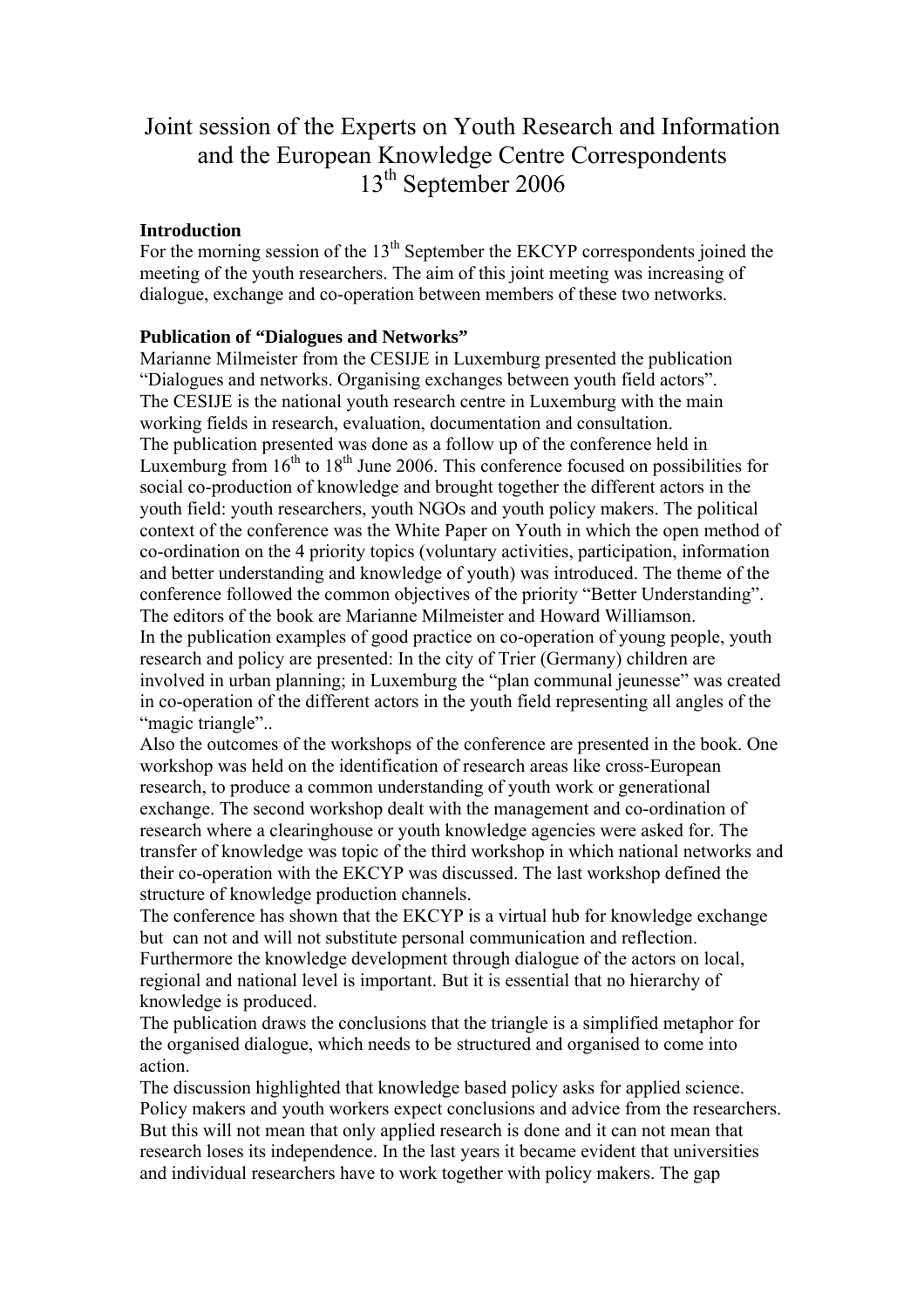between fundamental and applied research is not so big. But until now it is academic policy that researchers have to have scientific publications, which is not easy to achieve with applied research. The political world changed already and asks for research results to ensure evidence based work, maybe the academic world has to change too.

## **Networking on European level**

Ekaterini Karanika from the European Commission launched a discussion on possibilities for an increased networking on European level. Up to now three networks exist on European level, all aiming at a co-production of knowledge and a better understanding on youth: EUNYK, EKCYP and the researchers' network. EUNYK established by the EU is a network to foster national networks on youth. It aims for a social co-production of knowledge by inviting different actors of the youth field – youth researchers' community, administration in charge of youth and youth organisations - in all EU member states. The first meeting of this network was in March 2006, the next one will be in March 2007.

EKCYP provides – via a network of correspondents – a data collection that allows comparisons between different countries on certain topics connected to the White Paper priorities. It serves more as a tool in the implementation of the Common Objectives on a Greater Understanding and Knowledge of Youth.

And the network of researchers which is a link between the Partnership and the national youth research communities.

The aim is to increase the co-operation between these networks. The first step can be that all members of these network register to the ECKYP to have the same amount of information delivered through the Knowledge Centre. This would help to identify the other actors on national level and might induce a dialogue. It is also thinkable that the ECKYP can act as a virtual library for the planned MA EYS.

One of he most important developments would be an enlargement of the range of topics of the EKCYP; this would make it more interesting for youth researchers. But an increase in the number of topics would lead to an increase of workload for the Partnership, for which further resources would be needed. At the same time it is essential to invite the researchers to make their papers available through the knowledge centre. Furthermore European studies, especially those run or financed by European institutions should be present on the EKCYP.

A different approach for further networking would be to conduct more European studies and surveys with the involvement of the three existing institutionalised European networks.

Finally, Ekaterini Karanika stressed out that the Commission gives its political support to the work of correspondents. It is necessary that the participant countries understand the importance of the EKCYP and the correspondent's work and fully support it.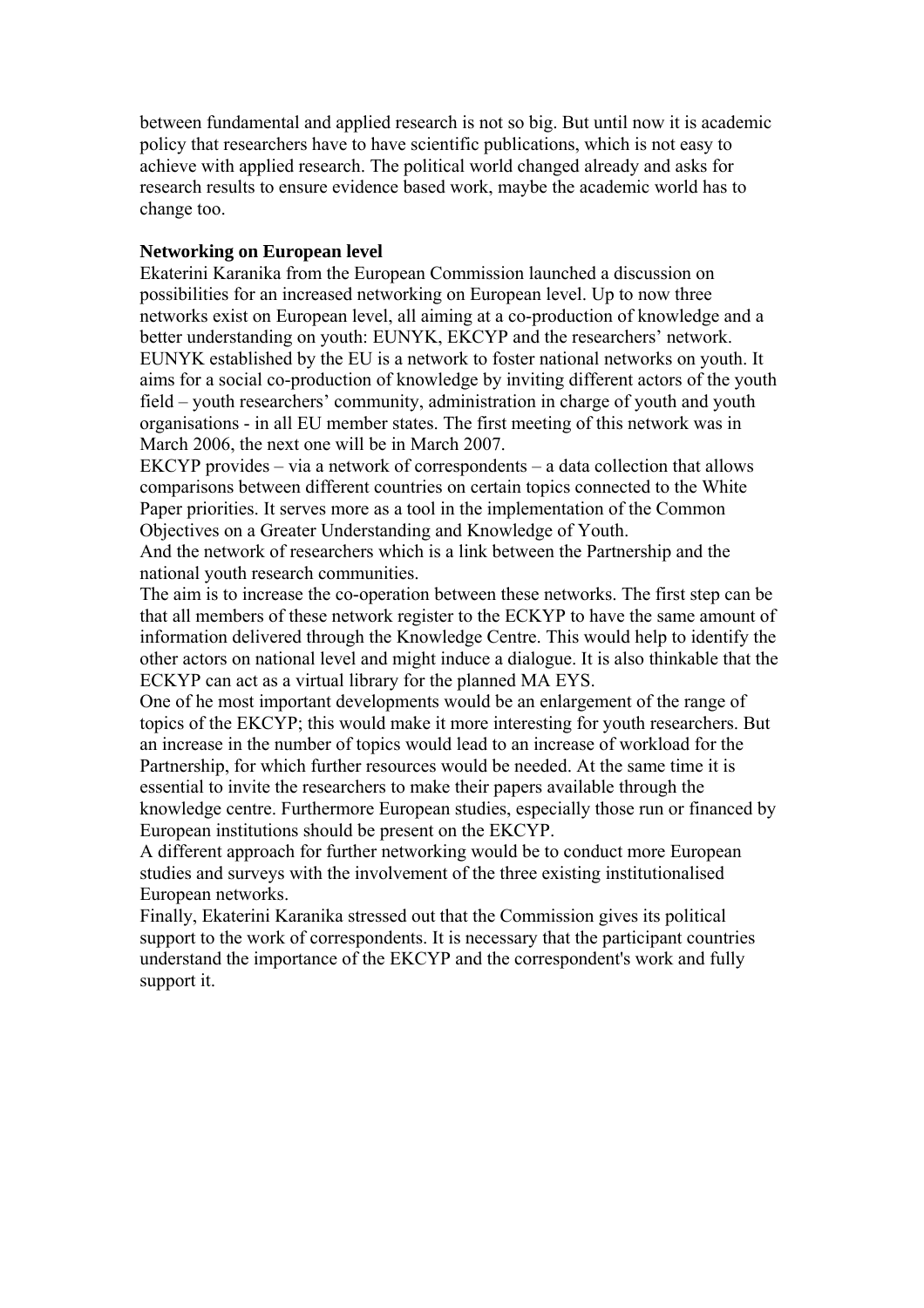

## **Council of Europe & European Commission Youth Research Partnership**

## **EXPERTS ON YOUTH RESEARCH AND INFORMATION NETWORK**

**12TH MEETING** *European Youth Centre Strasbourg 11th – 13th October 2006* 

## **EUROPEAN KNOWLEDGE CENTRE FOR YOUTH POLICY CORRESPONDENTS**

**1ST MEETING** *European Youth Centre Strasbourg 13th – 14tht October 2006*

# **PARTICIPANTS' LIST**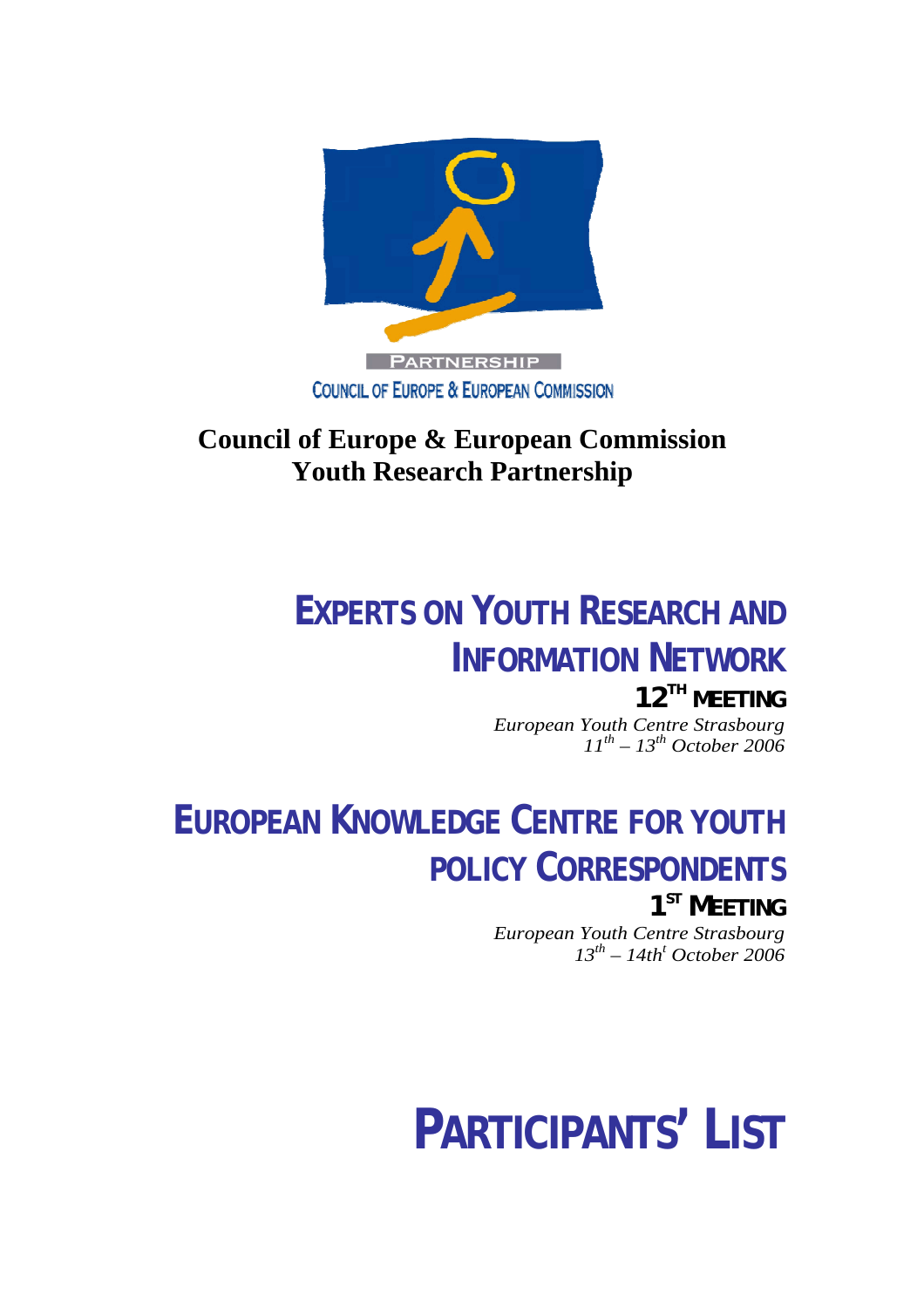## **EXPERTS ON YOUTH RESEARCH AND INFORMATION NETWORK (12<sup>TH</sup> MEETING)**

#### *ARMENIA* **Ms Lilit ASATRYAN**

"Hayastan (Armenia)" All-Armenian Fund 3rd Governmental Building Yerevan, 375010

## *AUSTRIA*

## **Mr Manfred ZENTNER**

jugendkultur.at Bauernmarkt 6/5 1010 Vienna AUSTRIA Tel: +43 1 5326795 Fax: +43 1 532679520 E-mail: mzentner@jugendkultur.at

## *BELGIUM*

**Ms Nicole VETTENBURG**  Department of Social Welfare Studies Ghent University H. Dunantlaan 2 B-9000 GENT BELGIUM Tel: +32 9264 64 02 E-mail: [nicole.vettenburg@ugent.be](mailto:nicole.vettenburg@ugent.be)

## *BULGARIA*

**Mr Vesselin ILIEV**  Youth Society for Peace and Development of the Balkans Plovdiv 4000 20 Avksenty Velesky St. Tel./Fax: +359 32 62 22 78 E-mail: [info@yspdb.org](mailto:info@yspdb.org) Web: [www.yspdb.org](http://www.yspdb.org/)

## *CZECH REPUBLIC*

**Mr Miroslav BOCAN**  National Institute of Children and Youth Ministery of Education, Youth and Sports Senovážné náměstí 24 116 47, Praha 1 E-mail: [bocan@adam.cz](mailto:bocan@adam.cz)

## *DENMARK*  **Ms Anne KOFOD**

The Danish Centre for Youth Research // LEARNING LAB DENMARK The Danish University of Education Emdrupvej 101 2400 Copenhagen NV Tel: (+45) 8888 9948 E-mail: ako.lld@dpu.dk web: [www.cefu.dk](http://www.cefu.dk/) // www.lld.dk // www.dpu.dk

## **ESTONIA Mr Andu RÄMMER**

Department of Sociology University of Tartu Tiigi 78 50410 Tartu Tel: +372 7375931 Fax: +372 7375900 E-mail: [andu@psych.ut.ee](mailto:andu@psych.ut.ee)

## *FINLAND*

**Ms Terhi-Anna WILSKA**  Economic Sociology

Turku School of Economics and Business Administration Rehtorinpellonkatu 3 FIN-20500 Turku tel. +358-2-4814 354 fax  $+358-2-4814280$ GSM: +358-50-3049159 E-mail: [terhi-anna.wilska@tse](mailto:terhi-anna.wilska@tse)

## *GERMANY*

**Mr René BENDIT** 

Deutsches Jugendinstitut, Nockherstr. 2, D - 81543 MUNICH Tel: +49 89 62306 194 Fax: +49 89 62306 265 E-mail: [bendit@dji.de](mailto:bendit@dji.de) 

*ICELAND*  **Mr Jón SIGFÚSSON**  Rannsóknir & greining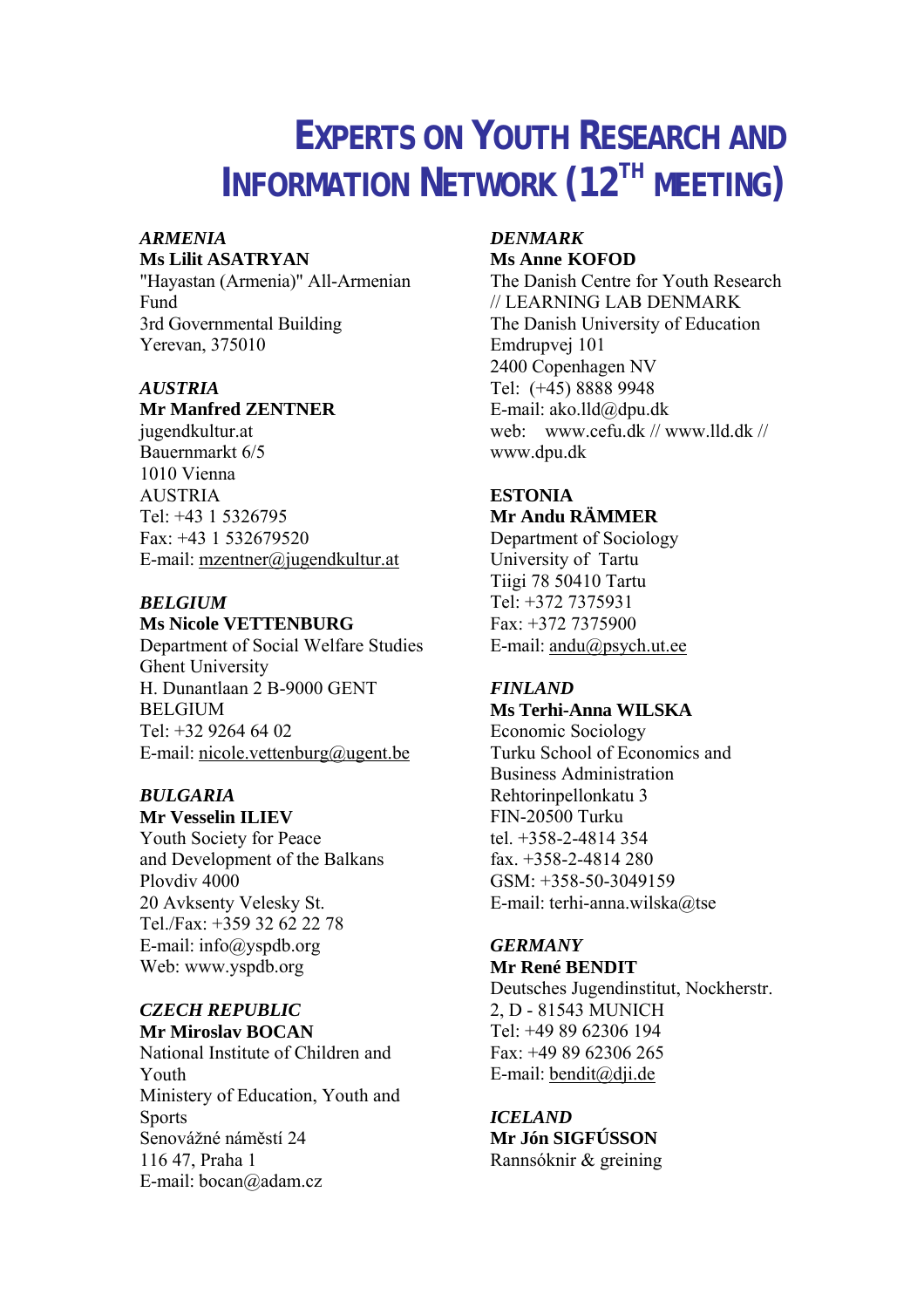Centre for Social Research and Analysis Ofanleiti 2 103 Reykjavík Tel: +354 535 3800 Mob: + 3548256431 E-mail: [jon@rannsoknir.is](mailto:jon@rannsoknir.is)

## **Mr Thor Clausen**

Department for Continuous Education Reykjavik University Ofanleiti 2 103 Reykjavik Tel: + 3548206288 E-mail: thorc@ru.is

## *LATVIA*

## **Ms Ilze TRAPENCIERE**

Stabu iela 40-10 Riga, LV 1011 E-mail: [ilze.trapenciere@sociology.lv](mailto:ilze.trapenciere@sociology.lv) 

## *LUXEMBOURG*

**Mr Charles BERG**  Université du Luxembourg B.P. 2 L - 7201 WALFERDANGE Tel: + 352 268 4631 Fax: +352 251 335 E-mail: [charles.berg@uni.lu](mailto:charles.berg@education.lu)

## *MOLDOVA*

## **Mr Sergiu MUSTEATA**

"Ion Creanga" Pedagogical State University 1 Ion Creanga str., bloc central, of. 407 Chisinau, MD-2069 Tel: +373 22742436 Fax: +373 22719169 E-mail: [sergiu72@yahoo.co.uk](mailto:sergiu72@yahoo.co.uk)

## *THE NETHERLANDS*  **Mr Jan VAN DER BURG**

Ministry of Health, Welfare and Sport, Department of Youth Policy PO Box 20350, 2500 EJ The Hague, E-mail: j.vd.burg@minvws.nl

## *NORWAY*  **Ms Åse STRANDBU**

NOVA, Norwegian Social Research

Pb. 3223 Elisenberg Tel: + 47 22 54 12 73. E-mail: [ase.strandbu@nova.no](mailto:ase.strandbu@nova.no)

## *PORTUGAL*  **Ms Maria GERALDES**

Institut Portugais de la Jeunesse Av. da Liberdade, 194 1269 – 051 LISBONNE Tel.+351213179200 E-mail: maria.geraldes@ipj.pt

## *ROMANIA*

## **Mr Octav MARCOVICI**  National Agency for Supporting Youth

**Initiatives** Youth Research Department 4-6 Dem. 1 Dobrescu Bucharest 1 Tel: +40 213100284 Fax: +40 213102214 E-mail: [octav\\_m@yahoo.com](mailto:octav_m@yahoo.com)

## *SERBIA*

## **Ms Ana VLAJKOVIC**

People's Office of the President of the Republic of Serbia Masarikova 5/6, 11000 Belgrade Tel: + 381 11 361 88 88 Mob.: +38163221174 Fax 1 +381 11 362 06 76 E-mail: [vana@tehnicom.net,](mailto:vana@tehnicom.net) vlajkovic@beocity.net [ana.vlajkovic@narodnakancelarija.srbi](mailto:ana.vlajkovic@narodnakancelarija.srbija.yu) [ja.yu](mailto:ana.vlajkovic@narodnakancelarija.srbija.yu) web:www.narodnakancelarija.srbija.yu

## *SLOVAKIA*

**Mr Jan SIPOS**  Slovak Youth Research Saratovska str. 26A SK 84101 Bratislava Slovak Republic Tel: +421 907 314 352 E-mail: jansipos@zoznam.sk

## *SLOVENIA*

**Ms Metka KUHAR** Centre for Social Psychology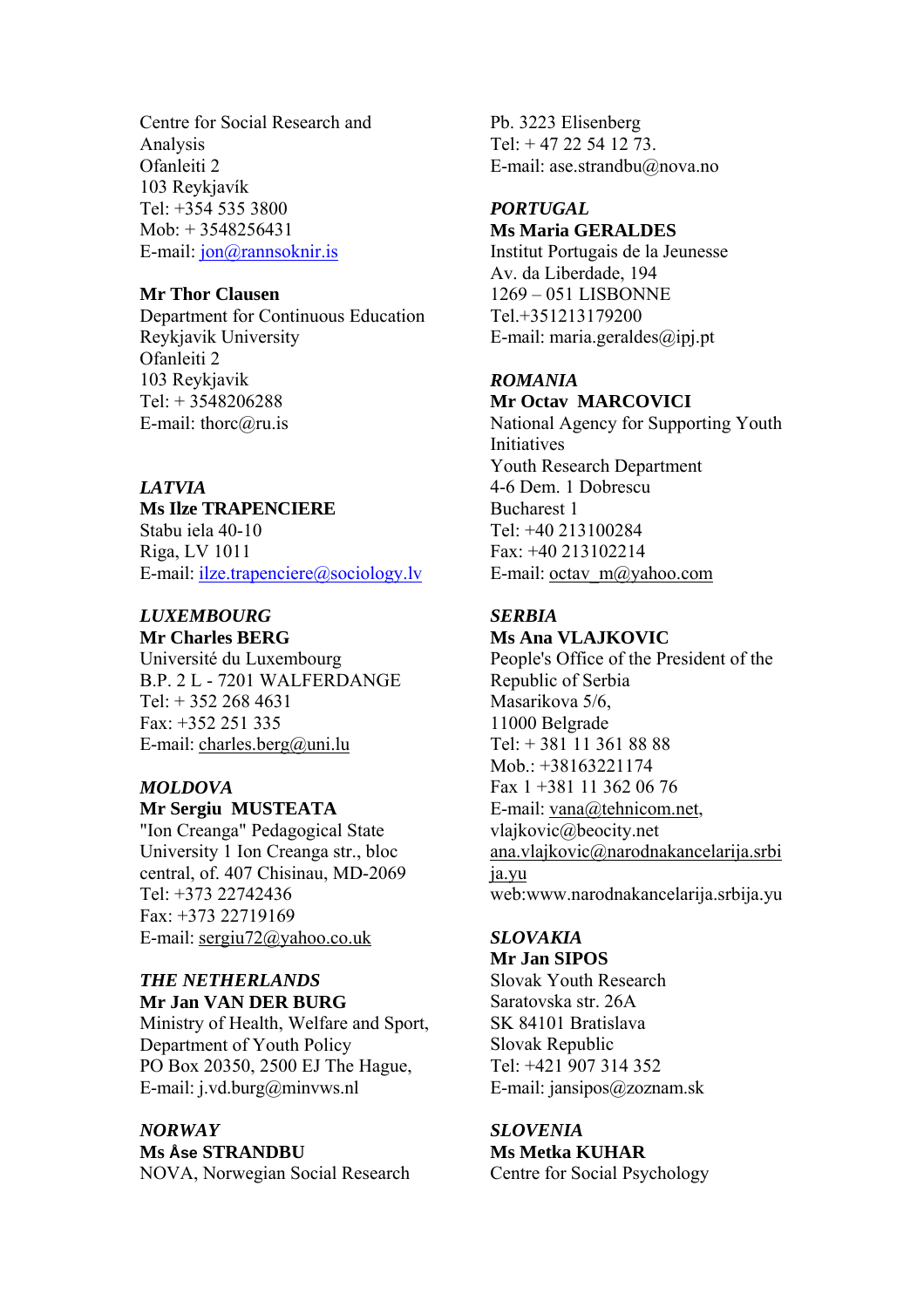Faculty of Social Sciences University of Ljubljana Kardeljeva ploscad 5 1000 Liubliana E-mail: metka.kuhar@fdv.uni-lj.si

## *SWEDEN*

**Ms Elisabet LJUNGBERG** Ungdomsstyrelsen Box 17801, 118 94 Stockholm

## *SWITZERLAND*  **Ms Barbara STALDER**

Bildungsplanung und Evaluation biev Erziehungsdirektion Sulgeneckstrasse 70 3005 Bern Tel: ++41 31 633 85 03 Fax: ++41 31 633 83 55 E-mail: Barbara.Stalder@erz.be.ch

## *TURKEY*

## **Mr Ýrfan YAZÝCÝOÐLU**

Gazi Üniversitesi Ticaret ve Turizm Eğitim Fakültesi Gölbaşi /Ankara E-mail: [irfanyaz@gazi.edu.tr](mailto:irfanyaz@gazi.edu.tr) Tel: +00905363161930

## *UK*

#### **Mr Jonathan Evans**

School of Social Sciences, Cardiff University, Glamorgan Building, King Edward VII Avenue, CARDIFF, CF10 3WT, UK Tel.: +44 02920876319 E-mail: [evansjw1@Cardiff.ac.uk](mailto:evansjw1@Cardiff.ac.uk)

## **European Youth Forum Ms Alix Masson**

European Youth Forum, Rue Joseph II straat 120, B-1000 Brussels  $Tel + 32 2 230 64 90$ Fax: + 32 2 230 21 23 Email: alix.masson@youthforum.org

## **Council of Europe**

Directorate of Youth and Sport 30 Rue Pierre de Coubertin F-67000 Strasbourg FRANCE  $Tel : + 333388412300$ Fax : + 33 3 88 41 27 77

#### **Mr Hanjo Schild**

e-mail: [Joachim.schild@coe.int](mailto:Joachim.schild@coe.int)

**Ms Latitia Pougary**  e-mail: [laetitia.pougary@coe.int](mailto:laetitia.pougary@coe.int)

**Ms Marta Medlinska**  e-mail: [Marta.Medlinska@coe.int](mailto:Marta.Medlinska@coe.int)

## **Mr Philipp Boetzelen**

[e-mail: Philipp.Boetzelen@coe.int](mailto:E-mail:%20Philipp.Boetzelen@coe.int) 

### **European Commission**

Directorate General for Education and **Culture** Directorate - Youth, Sport, Relations with the Citizen D1/Unit- Youth Policy Rue Van Maerlant 2 1049 Bruxelles **BELGIUM** Tel: +32 2 29 58492 Fax: + 32 2 29 94 038

### **Ms Ekaterini Karanika**

e-mail: [Ekaterini.Karanika@ec.europa.eu](mailto:Ekaterini.Karanika@ec.europa.eu)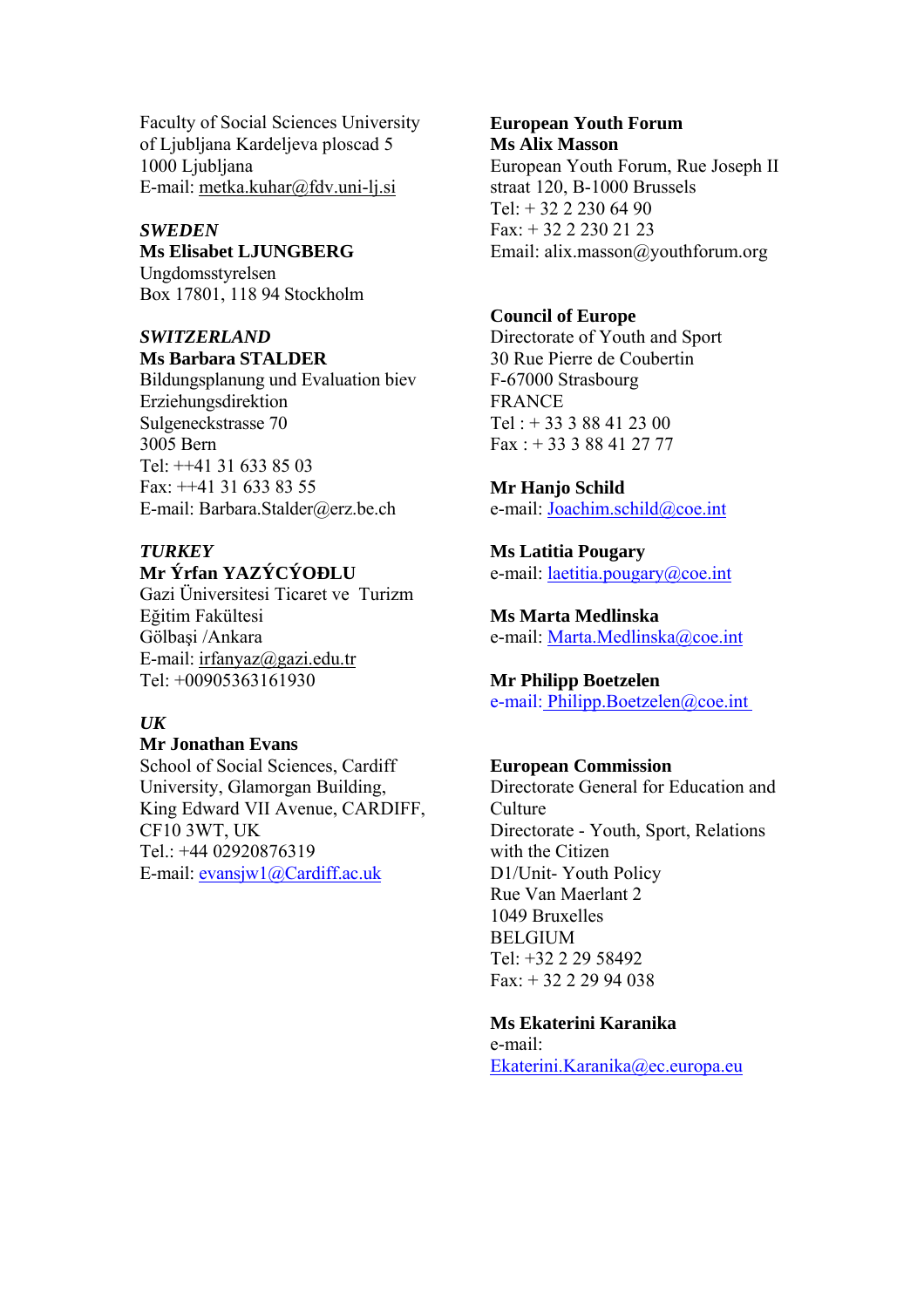## **EUROPEAN KNOWLEDGE CENTRE FOR YOUTH POLICY CORRESPONDENTS(1ST MEETING)**

## *AUSTRIA*

## **Mr Manfred ZENTNER**

jugendkultur.at Bauernmarkt 6/5 1010 Vienna  $Tel + 43 1 532 67 95$ Fax:  $+ 43$  1 532 6795-20 E-mail: mzentner@jugendkultur.at

## *BELGIUM (Flemish Community)*  **Ms Nicole VETTENBURG**

Universiteit Gent- Ghent University H. Dunantlaan 2 B- 9000 Gent Tel:  $+$  0032-09/264.64 02 Fax:  $+0032-09/264.64.93$ E-mail: Nicole Vettenburg@UGent.be

## *BELGIUM (French community)*  **Mr Michel VANDEKEERE**

Observatoire de l'Enfance, de la Jeunesse et de l'Aide à la Jeunesse Ministère de la Communauté française boulevard Léopold II, 44 1080 Bruxelles Tel. +32 (0)2 413.26.19 Fax: +32(0)43641457 e-mail: [michel.vandekeere@cfwb.be](mailto:michel.vandekeere@cfwb.be)

### *FINLAND*  **Mr Sami MYLLYNIEMI**

Finnish Youth Research Network Asemapäällikönkatu 1 00520 Helsinki Finland Tel. +358(0)407151721 Fax +358 20 755 2627 E-mail : sami.myllyniemi@youthresearch.fi

## *GERMANY*

## **Ms Susanne KLINZING**

International Youth Exchange and Visitors' Service of the Federal Republic of Germany (IJAB) Godesberger Allee 142-148 53175 Bonn Tel: +49 228 9506-113 E-mail: [klinzing@ijab.de](mailto:klinzing@ijab.de)

## *GREECE*

**Ms Angeliki Molioti**  417, Acharnon Street GR 11143 Athens Tel: + 30 210 25 99 500 Fax: + 30 210 25 99 507 E-mail: [a.molioti@neagenia.gr](mailto:d.giannaki@neagenia.gr)

#### *ICELAND*  **Mr Jón SIGFÚSSON**

Rannsóknir & greining Centre for Social Research and Analysis Ofanleiti 2 103 Reykjavík Tel:  $+354$  535 3800 Mob: + 3548256431 E-mail: [jon@rannsoknir.is](mailto:jon@rannsoknir.is)

## **Mr Thor Clausen**

Department for Continuous Education Reykjavik University Ofanleiti 2 103 Reykjavik Tel: + 3548206288 E-mail: thorc@ru.is

## *LATVIA*

**Ms Ilze Trapencierre**  Stabu iela 40-10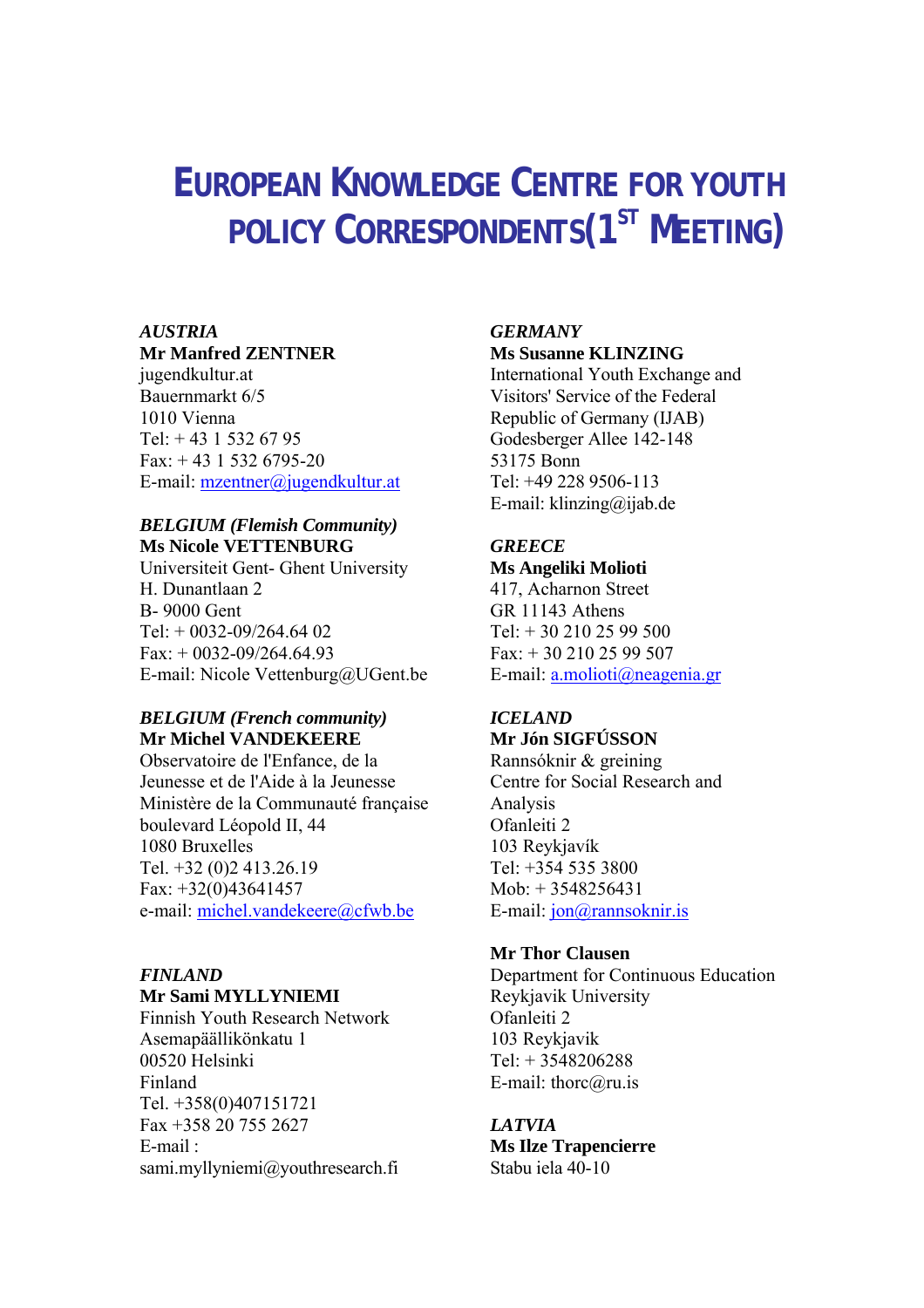Riga LV1011 Tel: + 371 26801034  $Fax + 371 7210806$ E-mail: [Ilze.trapenciere@sociology.lv](mailto:Ilze.trapenciere@sociology.lv)

## *LITHUANIA*

## **Mr Dimitrijus KUCEVICIUS**

Department of Youth Affairs Ministry of Social Security and Labour Gedimino ave. 37 01109 Vilnius Tel: +370 5 2461 678 e.mail: D. Kucevicius@jrd.lt

#### *LUXEMBOURG*  **Ms Marianne MILMEISTER**

Centre d'études sur la situation des jeunes en Europe (CESIJE) 24-26 place de la Gare L-1616 Luxembourg Tel: +352/ 26 84 63-26  $Fax + 352/268463-40$ E-mail: [marianne.milmeister@cesije.lu](mailto:marianne.milmeister@cesije.lu)

## *MALTA*

#### **Mr Stephen C. VELLA**

22/3, Giov C. Dei Marchesi Mallia Tabone Street Mosta MST 08  $Tel + 365 21422123$  $Fax: + 36521441029$ E-mail: [stephen.c.vella@gov.mt](mailto:stephen.c.vella@gov.mt)

## *NETHERLANDS*

## **Ms Simone BOMMELJÉ**

NIZW International Centre Catharijnesingel 47 Postbus 19152 3501 DD Utrecht Tel : 0031(0)302306408 e-mail: [S.Bommelje@nizw.nl](mailto:S.Bommelje@nizw.nl) Tel: + (351) 3179426 Fax: +(351) 21 317 92 09 E-mail : [amoreira@juventude.gov.pt](mailto:amoreira@juventude.gov.pt)

#### *SLOVAK REPUBLIC*  **Ms Mária BÓNA**

Ministry of Education of the Slovak Republic Stromová 1 81330 Bratislava Tel.: +421 2 592 38 201 Fax: +421 2 529 25 169 e-mail: [maria.bona@minedu.sk](mailto:maria.bonova@minedu.sk)

## *SLOVENIA*

**Ms Metka KUHAR** University of Ljubljana, Institute of

Social Sciences - Center for Social Psychology Tel: 0038641627941 E-mail: [metka.kuhar@fdv.uni-lj.si](mailto:metka.kuhar@fdv.uni-lj.si)

## *TURKEY*  **Ms Tulin SENER**

Ankara University, Faculty of Educational Sciences Department of Psychological Services in Education 06590 Cebeci - Ankara  $Tel + 90312363 - 3350/3109$ e-mail: [tulinsener72@yahoo.com](mailto:tulinsener72@yahoo.com)

### *UNITED KINGDOM*  **Ms Carolyn OLDFIELD**

National Youth Agency Eastgate House 19-23 Humberstone Road Leicester LE5 3GJ. Tel: 0116 242 7467 Fax 0116 242 7444 e-mail: [carolyno@nya.org.uk](mailto:carolyno@nya.org.uk)

#### *PORTUGAL*

**Ms Alexandra MOREIRA** 

Instituto Português da Juventude Av. Liberdade, 194 7.º andar - 1269-051 Lisboa